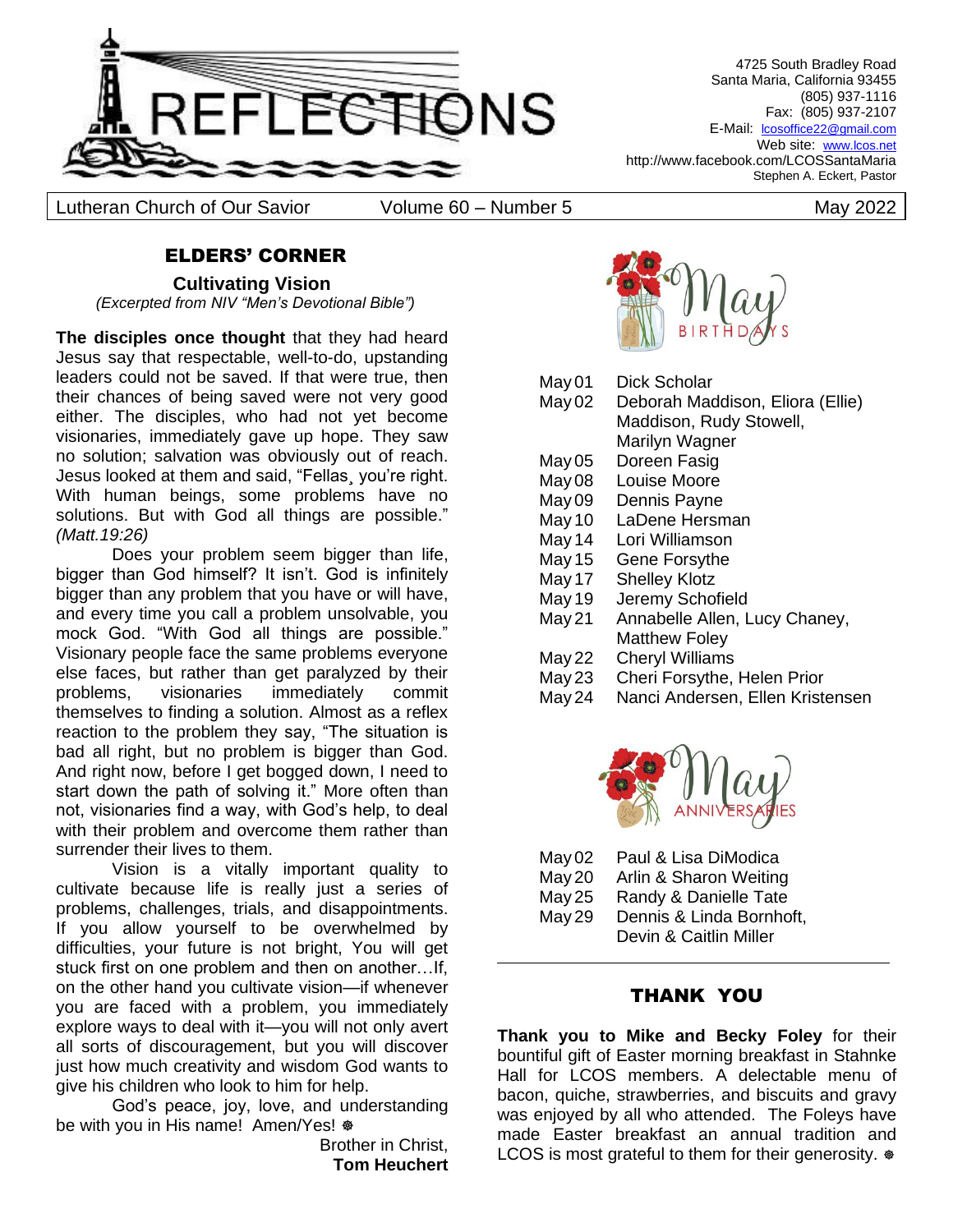

| May    | 01   | 8:30 am           | Comm. Svc.                                 |
|--------|------|-------------------|--------------------------------------------|
| May    | 01   | $9:30$ am         | SS/Bible Study                             |
| May    | 01   | $10:30$ am        | Comm. Svc.                                 |
| May    | 05   | 7:00 pm           | Elders' Mtg.                               |
| May    | 08   |                   | <b>Mother's Day</b>                        |
| May    | 08   | $8:30 \text{ am}$ | Worship Svc.                               |
| May    | 08   | $9:30$ am         | SS/Bible Study                             |
| May    | 08   | 10:30 am          | Worship Svc.                               |
| May    | 09   | $6:00 - 8:00$ pm  | Men's Group                                |
| May    | - 15 | $9:00$ am         | May Ministry Schedule Due                  |
| May    | 15   | $8:30 \text{ am}$ | Praise Svc./Comm.                          |
| May 15 |      | $9:30$ am         | SS/Bible Study                             |
| May    | 15   | 10:30 am          | Praise Svc./Comm.                          |
| May    | 15   | $3:00$ pm         | <b>Adult Games &amp; Fellowship</b>        |
| May    | 20   | $9:00$ am         | May Newsletter Deadline                    |
| May    | 19   | 7:00 pm           | Council Mtg.                               |
| May    | 22   | $8:30$ am         | Worship Svc.                               |
| May    | 22   | $9:30$ pm         | SS/Bible Study                             |
| May    | 22   | 10:30 am          | Worship Svc.                               |
| May    | 29   |                   | <b>Summer Worship Schedule Begins!</b>     |
| May    | 29   | 8:30 pm           | SS/Bible Study                             |
| May    | 29   | 9:30 am           | Worship Svc.                               |
| May    | 30   |                   | <b>Memorial Day - Church Office Closed</b> |

#### MOWING IN MAY



- **May 7 – Art Atrops, Jim LaBelle**
- **May 14 - Mark Hathaway, Lucas Mayes, Richard Scholar**
- **May 21 - Corey Maddison, Harold Oliver**
- **May 28 - Bill Williamson, Arlin Weiting**

# IT'S HAPPENING

**The Men's Group** is meeting on **Monday, May 9,** 



**from 6:00 to 8:00 PM** in Stahnke Hall. Set time aside for a barbecued dinner, a devotion, and spending time with other men who share your love for Jesus.



**May 1 – Communion Svc. 8:30 AM –** Peggy Payne **10:30 AM –** Marianne Heuchert  **Flowers:** Richard Scholar's birthday

**May 8 – Worship Svc. 8:30 AM –** Stephanie Clavin  **10:30 AM –** Stephanie Clavin **Flowers:** OPEN

- **May 15 – Communion Svc. 8:30 AM/Comm. –** Susan Wilcox  **10:30 AM/Comm. –** Deborah Maddison  **Flowers:** Shelley Klotz's birthday
- **May 22 Worship Svc. 8:30 AM –** Kelly Olney  **10:30 AM –** Kelly Olney  **Flowers:** Dave & Debbie Wobrock in memory of their mothers

**May 29 - Worship Svc. 8:30 AM –** Connie Hathaway  **10:30 AM –** Connie Hathaway  **Flowers:** Devin & Caitlin Miller's 1<sup>st</sup> wedding anniversary

# SPRING HAS SPRUNG



May God bless the 25 volunteers who cheerfully turned out to help on our annual spring-cleaning day. Windows and the kitchen walls and ceiling were

cleaned, weeds pulled, and shrubbery trimmed. The church was made ready for Easter Sunday to enhance worship for all.  $\Phi$ 

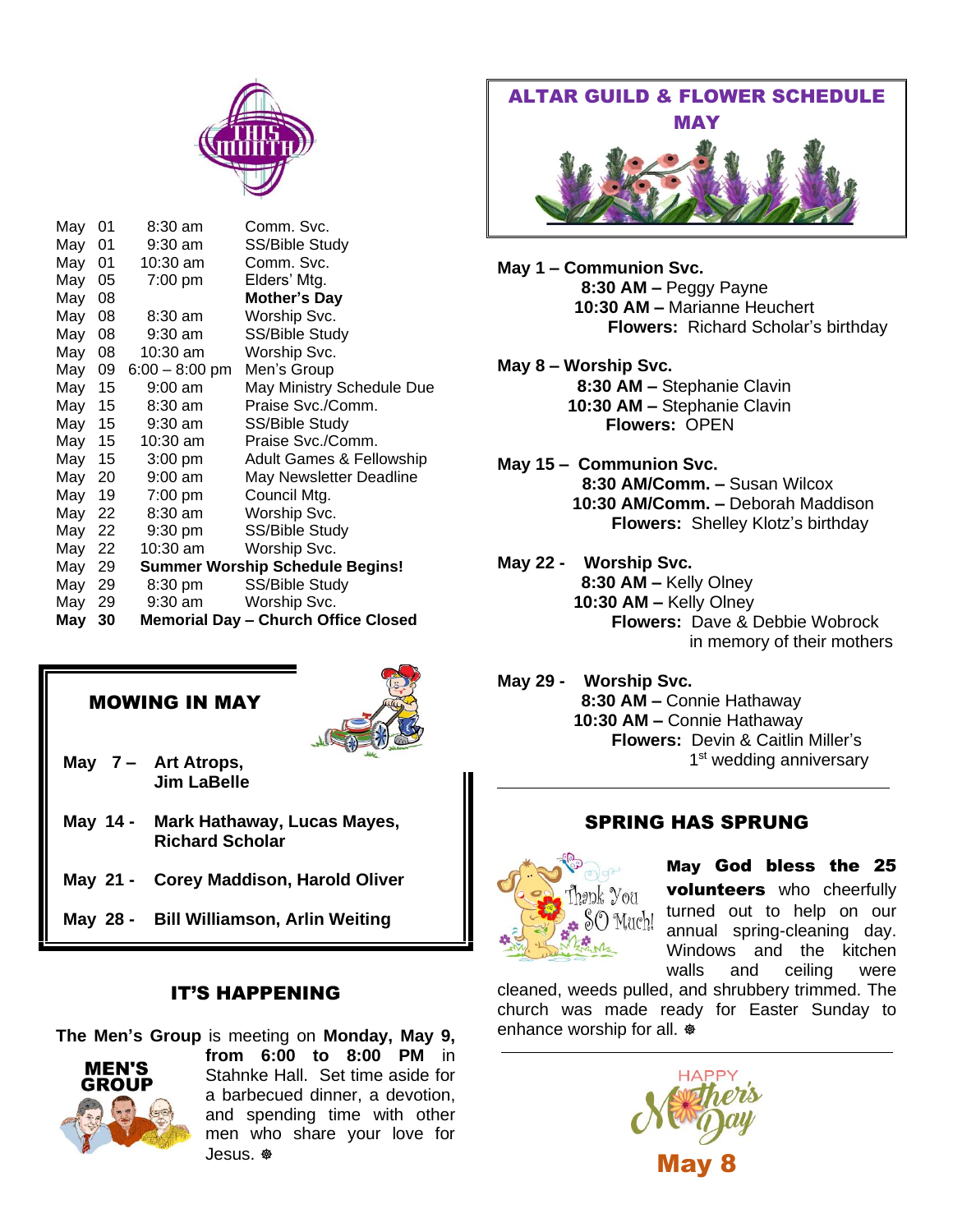# WANTED!! YOUR THOUGHTS AND OPINIONS!

**With Pastor Eckert's retirement,** our congregation will begin in the near future the process of searching for a new pastor. Initially, the Board of Elders



mailed a survey to all confirmed members of the congregation in late April. We would like to have your input as to the mission goals and ministries of LCOS as well as your thoughts regarding the type of pastor who will be best

suited for LCOS. The results of this survey will be utilized by the yet-to-be-formed Call Committee and shared with each pastoral candidate. Please give prayerful and careful thought to the survey and then return it to the church entrance or office by May 31. We look forward to your responses and seeing how God guides us in the months ahead. **— The Board of Elders**

#### FOR THOSE WHO ARE GAME



**WE'RE BACK! The "Adult Fun & Fellowship" group (formerly the** *Singles Group***)** will meet again on **Sunday, May 15, at 3:00 PM.** Be there for some NEW

WORSHIP

and different games as well as NEW and better prizes! And, of course, great treats. Yikes! That's a lot to promise...but you will not be disappointed. So spend your Sunday afternoon with your church family and have a lot of laughs, fill your belly, and take home some nice prizes!  $\Phi$ 

Effective May 29 through September 4, 2022 *(1 Sunday Service Weekly)*

8:30 AM - Sunday School/Bible Study

- 9:30 AM Communion Service (1st & 3rd Sundays)
- 9:30 AM Worship Service (2nd, 4th, & 5th Sundays)



**Please join in celebrating Ellen Kristensen's** 100th birthday! On **Sunday, May 22**, cake will be served at 9:30 AM in Stahnke Hall. Come eat, sing *Happy Birthday,* and sign a birthday banner. *"Those who are older should speak, for wisdom comes with age." Job 32:7*



live long in the land the LORD your God is giving you.

8. obey, 9. respect, 10. son; Honor your father and your mother, so that you may Answer: 1. daughter, 2. family, 3. father, 4. home, 5. honor, 6. love, 7. mother,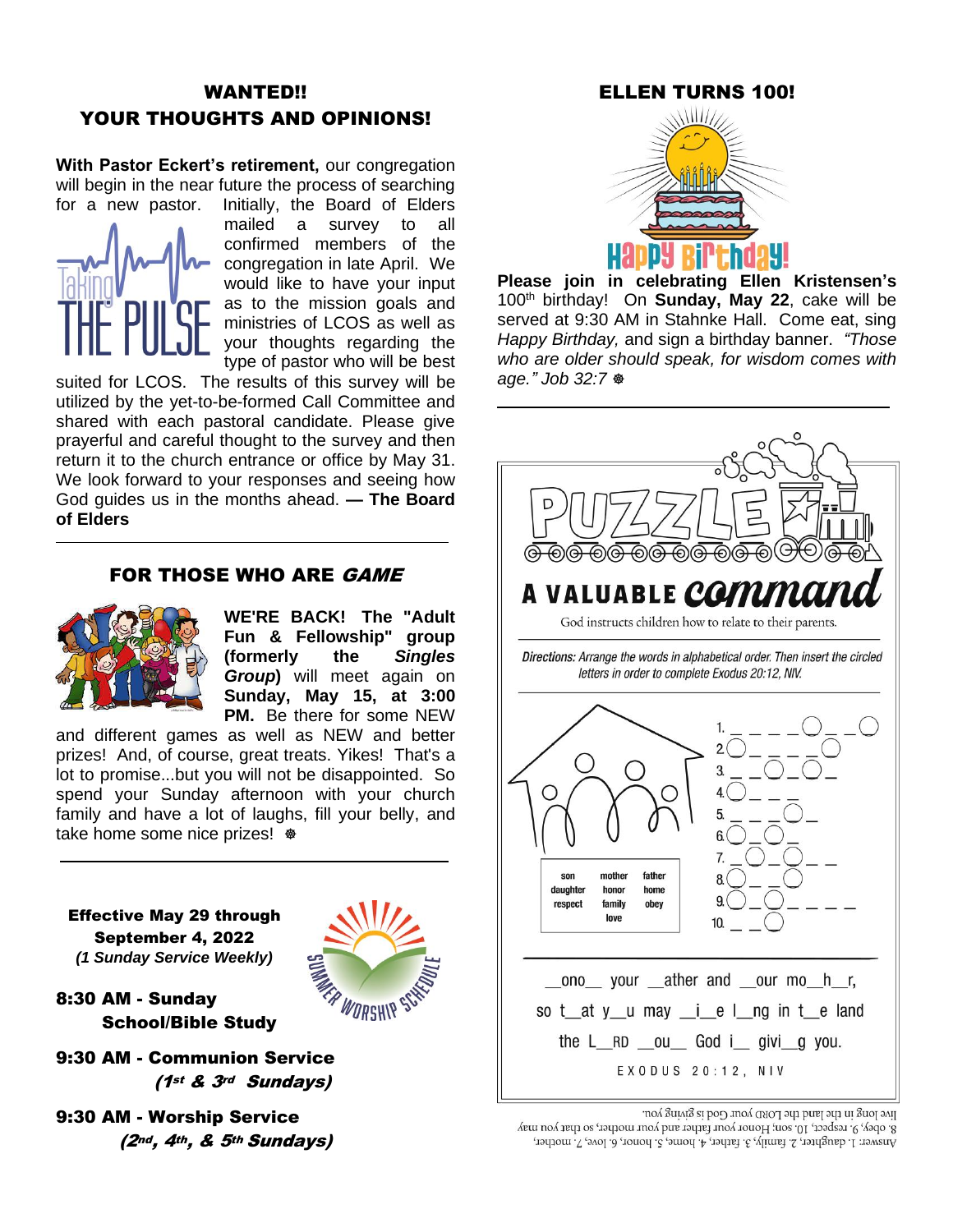# **MAY 2022 CHRISTIAN MINISTERS AT LUTHERAN CHURCH OF OUR SAVIOR**

| <b>DAY</b>                                     | <b>TIME</b>       | <b>ACOLYTE</b>     | <b>ELDERS</b>                      | <b>LESSON</b><br><b>READER</b>                                                   | <b>MUSIC</b><br><b>CHOIRS</b>                    | <b>SOUND SYSTEM</b>       | <b>ALTAR GUILD/</b><br><b>FLOWERS</b>                                        |
|------------------------------------------------|-------------------|--------------------|------------------------------------|----------------------------------------------------------------------------------|--------------------------------------------------|---------------------------|------------------------------------------------------------------------------|
| 1                                              | 8:30 am<br>Comm.  |                    | Dennis Payne<br>Jim LaBelle        | Marjorie Hord                                                                    |                                                  | <b>Chad Thorstenson</b>   | Altar: Peggy Payne                                                           |
| Sunday                                         |                   |                    |                                    |                                                                                  |                                                  |                           | Altar: Marianne Heuchert                                                     |
|                                                | 10:30am<br>Comm.  |                    | Art Atrops<br>Mark Hathaway        | Deborah Maddison                                                                 |                                                  | Diana Brown               | Flowers: Richard & Debra<br>Scholar for Richard's birthday                   |
| 8                                              | 8:30 am           | Emma Olney         | <b>Rudy Stowell</b>                | <b>Becky Zielke</b>                                                              |                                                  | <b>Ed Buchholz</b>        | Altar: Stephanie Clavin                                                      |
| Sunday                                         | 10:30 am          |                    | Mark Hathaway                      | Floyd Olson                                                                      |                                                  | Michael Southern          | Flowers: In celebration of<br>Deborah & Ellie Maddison's<br>birthday (May 2) |
| 15                                             | 8:30 am<br>Comm.  | <b>Riley Olney</b> | <b>Todd Martin</b><br>Dennis Payne | Lisa DiModica                                                                    | Praise Team                                      | Karl DiModica             | <b>Altar: Susan Wilcox</b>                                                   |
| Praise<br>Sunday                               | 10:30 am<br>Comm. | Ali Mayes          | Mark Hathaway<br><b>Art Atrops</b> | <b>Melanie Mayes</b>                                                             | Praise Team                                      | Chris Allen               | <b>Altar: Deborah Maddison</b>                                               |
|                                                |                   |                    |                                    |                                                                                  |                                                  |                           | Flowers: Shelley Klotz's birthday                                            |
| 22<br>Sunday                                   | 8:30 am           |                    | Tom Heuchert                       | Jill Murdock                                                                     |                                                  | <b>Terry Murdock</b>      | Altar: Kelly Olney                                                           |
|                                                | 1030 am           |                    | <b>Art Atrops</b>                  | <b>Brent Clavin</b>                                                              |                                                  | Michael Southern          | Flowers: Dave & Debbie<br>Wobrock in memory of their<br>mothers              |
| <b>SUMMER HOURS BEGIN!</b>                     |                   |                    |                                    |                                                                                  |                                                  |                           |                                                                              |
|                                                |                   |                    |                                    |                                                                                  |                                                  |                           | Altar: Connie Hathaway                                                       |
| 29<br>Sunday                                   | 9:30 am           |                    | <b>Rudy Stowell</b>                | Gary Lange                                                                       |                                                  | Dennis Payne              | Flowers: Devin & Caitlin Miller -<br>1 <sup>st</sup> wedding anniversary     |
|                                                |                   | <b>ACOLYTES</b>    | <b>READERS</b>                     | <b>ELDERS</b>                                                                    | <b>CHOIRS</b>                                    | <b>SOUND</b>              | <b>ALTAR GUILD</b>                                                           |
| <b>Please phone</b><br>person* at right if you |                   | *Mark<br>Hathaway  | *Art Atrops<br>937-0485            | *Todd Martin<br>801-3873                                                         | <b>Sanctuary Choir</b><br>*Diana Brown           | *Dennis Payne<br>934-1101 | Connie Hathaway<br>937-9675                                                  |
| are unable<br>to serve>>>>>                    |                   | 937-9675           |                                    |                                                                                  | 448-1990<br><b>Praise Team</b><br>Jane Riddiough |                           | <b>FLOWERS</b><br>Connie Hathaway<br>937-9675                                |
|                                                |                   |                    |                                    |                                                                                  | 937-5241                                         |                           | <b>FLOWER MINISTRY</b><br>Noel & Clara Rowe<br>623-5161 (Home)               |
|                                                |                   |                    |                                    | DI FAOF ADDANAF FAD NFAFOOADV AUANAFO WITH BEDOON WILO OVEDOFFO VAUD AODIANAFNT. |                                                  |                           | 260-4212 (Cell)                                                              |

 **PLEASE ARRANGE FOR NECESSARY CHANGES WITH PERSON WHO OVERSEES YOUR ASSIGNMENT; INFORM CHURCH OFFICE** *ONLY* **AFTER CHANGES ARE MADE TO SCHEDULE – 937-1116**